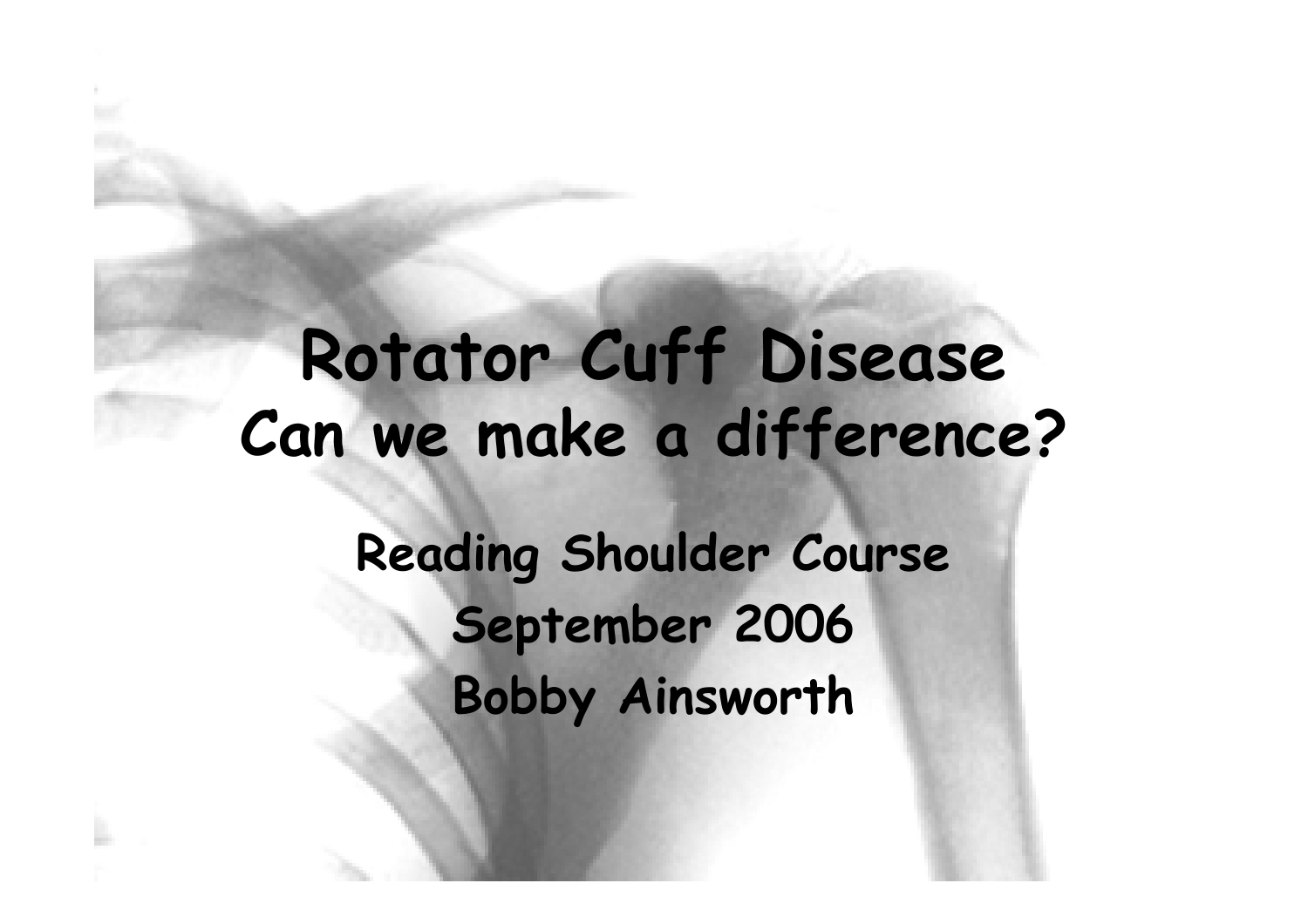#### Session Outline

- •Non-Surgical Rehabilitation
- •• Indications for Surgery
- •Post-Surgical Rehabilitation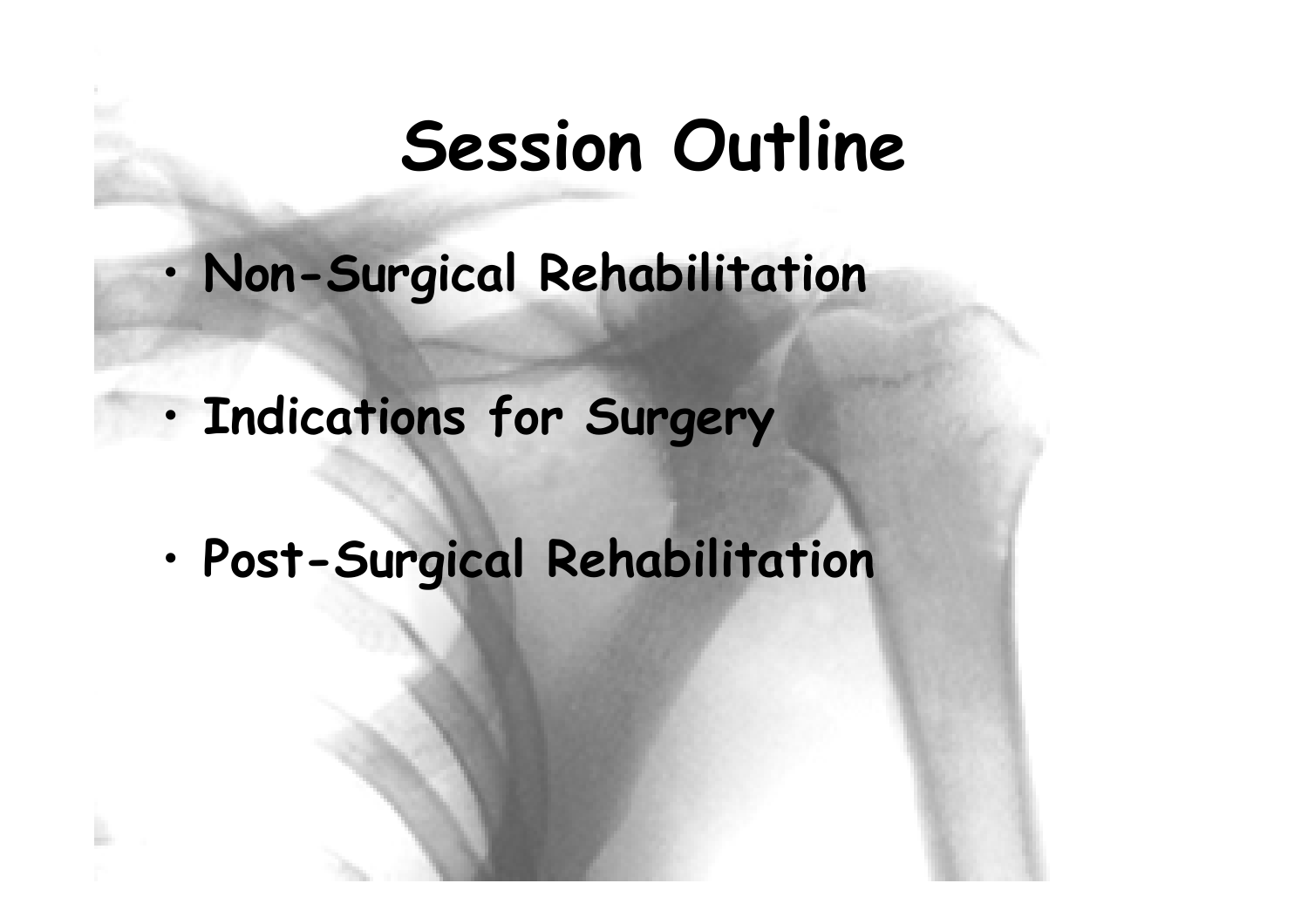## Non-Surgical Rehabilitation

- Why bother?
- · Incidence

•

•

- – (Milgrom 1995)
	- 90 asymptomatic adults (30-99)
	- Marked increase over 50
	- •50% in seventh decade
	- •80% over 80
- – (Worland 2003)
	- 59 asymptomatic adults
	- •40% over 50s had full thickness tears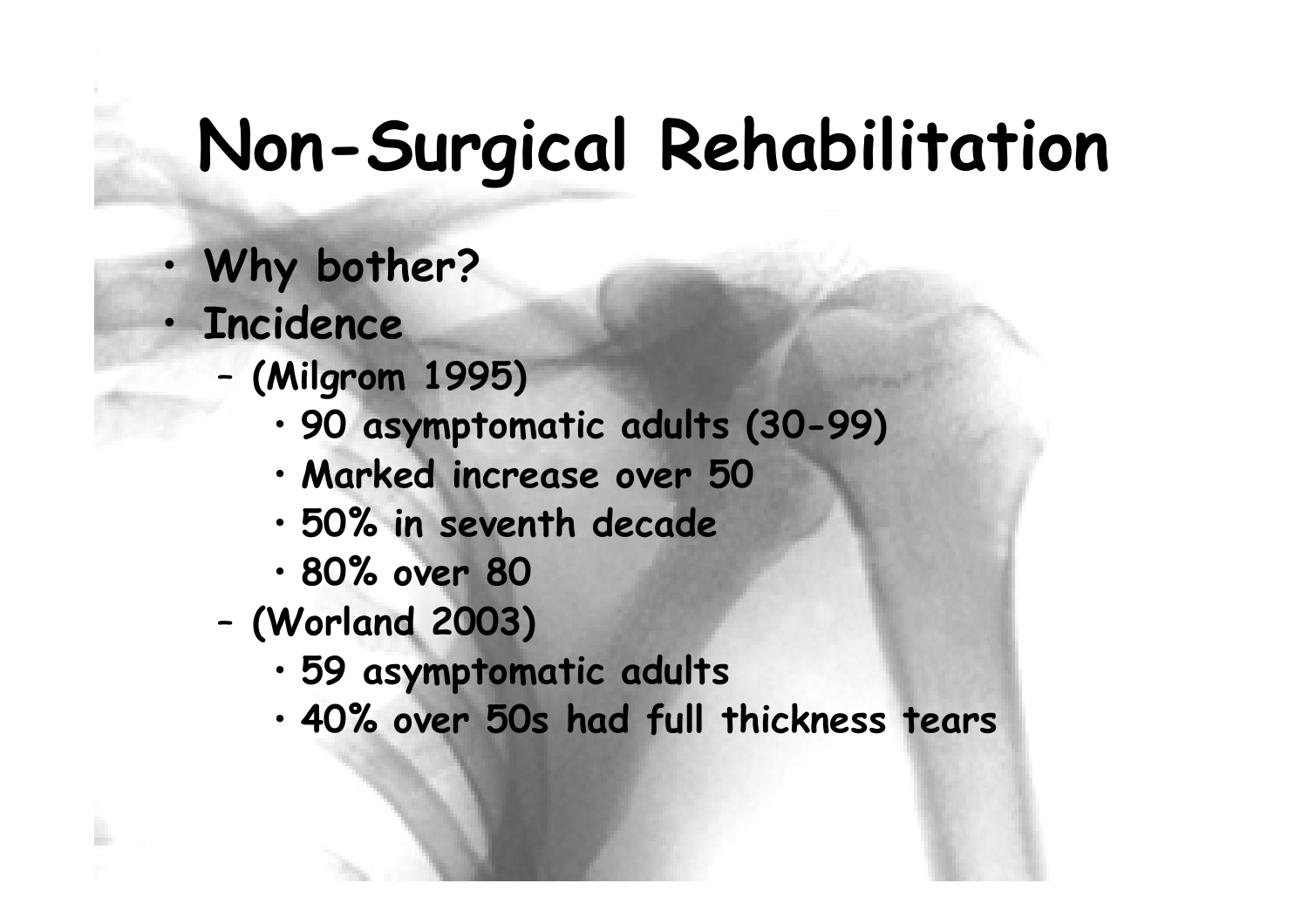#### Evidence

Every full thickness cuff tear, except for the acute traumatic tear in younger patients, should always benefit first from a conservative rehabilitation program (Handelburg 2001)

No significant difference between decompression and graded physiotherapy for patients with subacromial impingement syndrome or rotator cuff pathology (Haahr 2005)

•Non operative treatment of rotator cuff tears (Hawkins 1995)

- 33 patients with full thickness tears
- 14 dissatisfied at 3.5 year follow up
- 12 opted for surgery

•

•

- 2 dissatisfied with result of surgery
- $\bullet$ Size of tear (Barolozzi 1994, Cofield 2001)
- •Patient selection (Mantone 2000)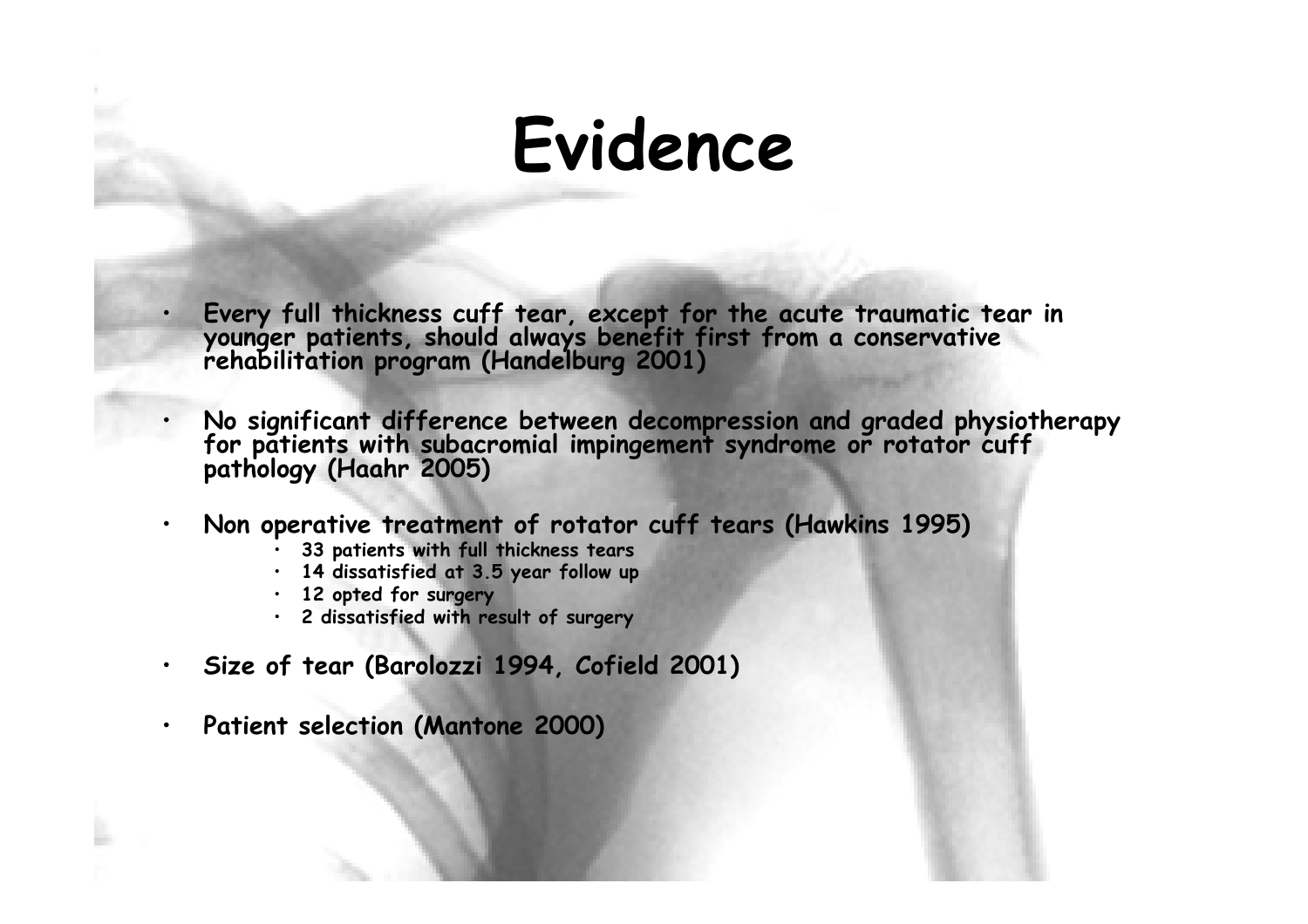#### What do we do about it?

Where do you go for inspiration?

•

– CSP guidelines – subacromial impingement syndrome

 www.csp.org.uk/uploads/documents/csp\_shoul der\_guidelines.pdf

– University of Queensland Draft guidelines for acute shoulder pain

www.uq.edu.au/health/pdf/shoulder.pdf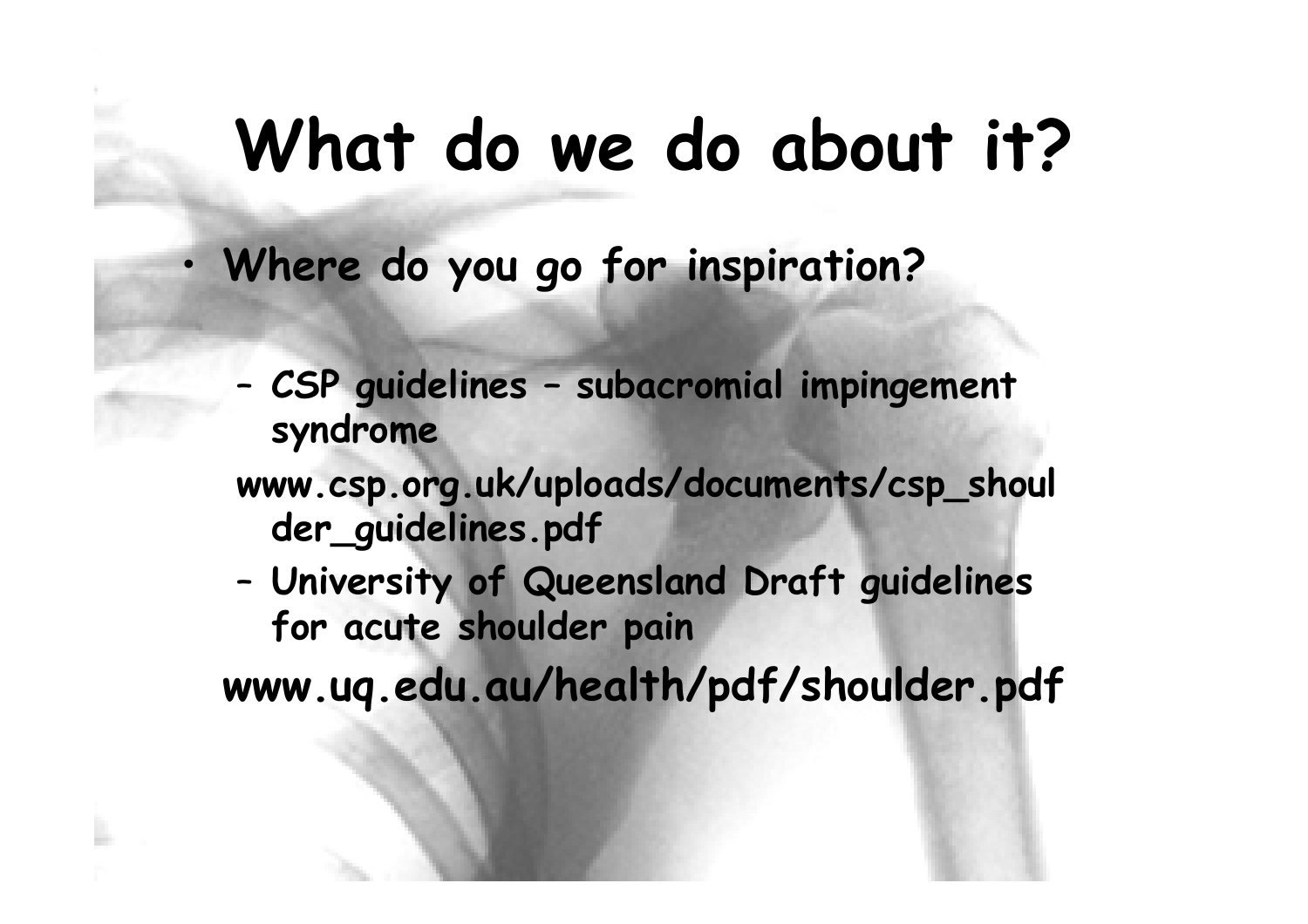## Principles of Treatment

- Patient education and goal setting (Morrison, 2000)
- • Individualised treatment (Dalton 1994)
- •Managing pain
- • Restoration of function
	- –Range

•

- –Power
- –- Proprioception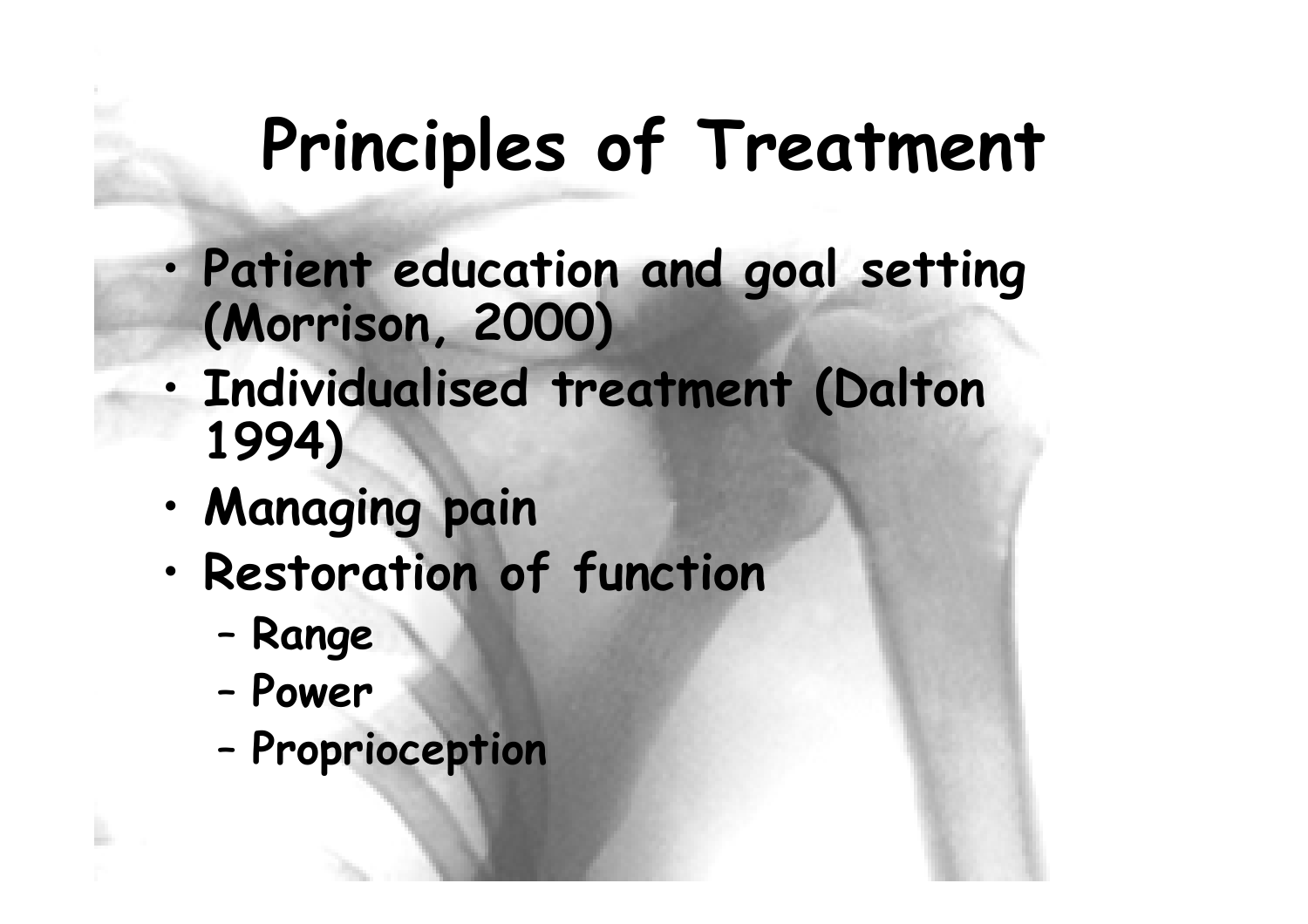## Patient Education

- •What's the problem
- What physiathenal What physiotherapy has to offer
- •Goal setting
- •Reassurance
- •Realistic expectations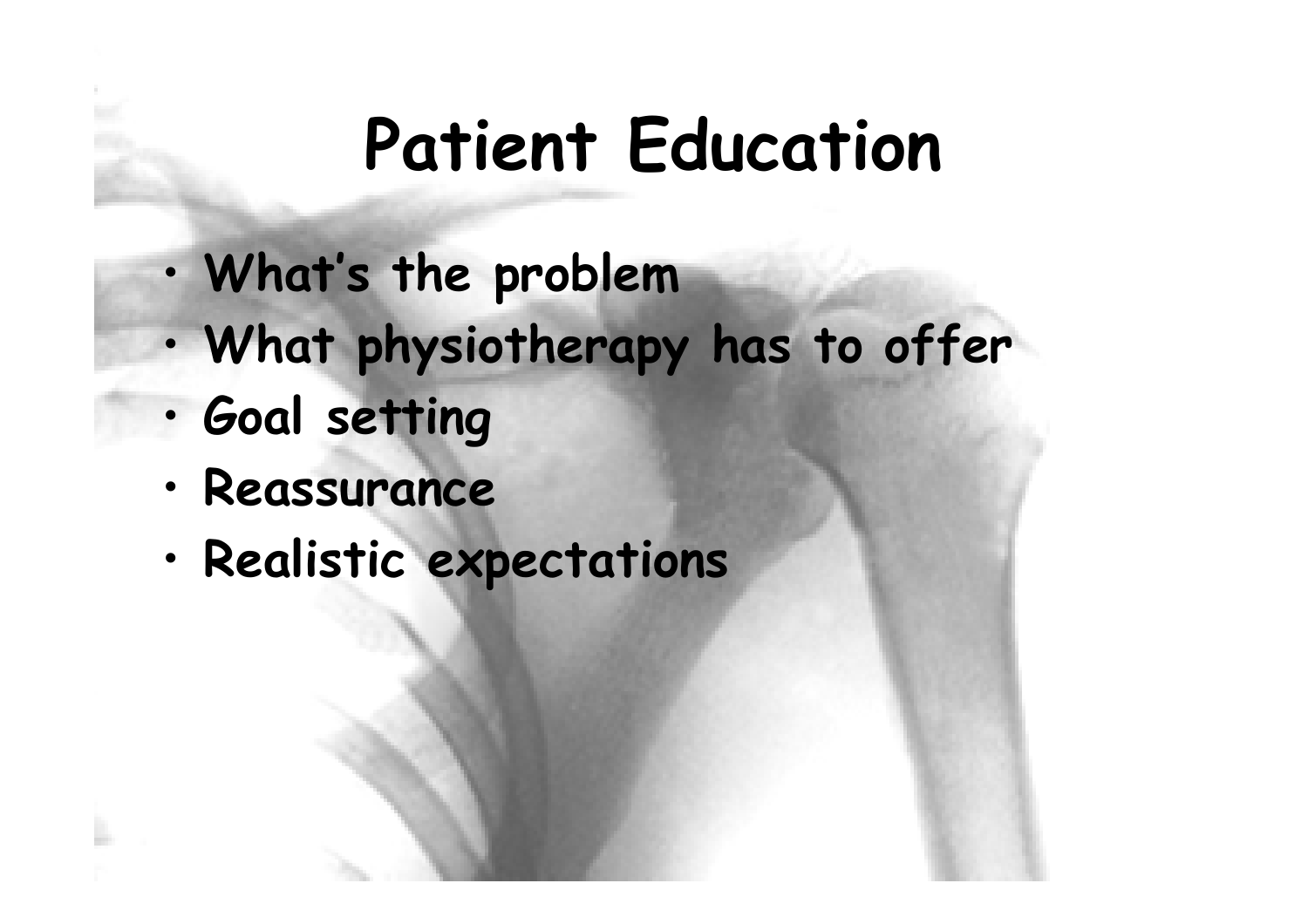# Managing Pain

- •Rest (relative – off loading, taping)
- •NSAIDs (benefits outweigh harm)
- •Injections
- •Cold
- •Modification of Activity
- •Electrotherapy
- •Acupuncture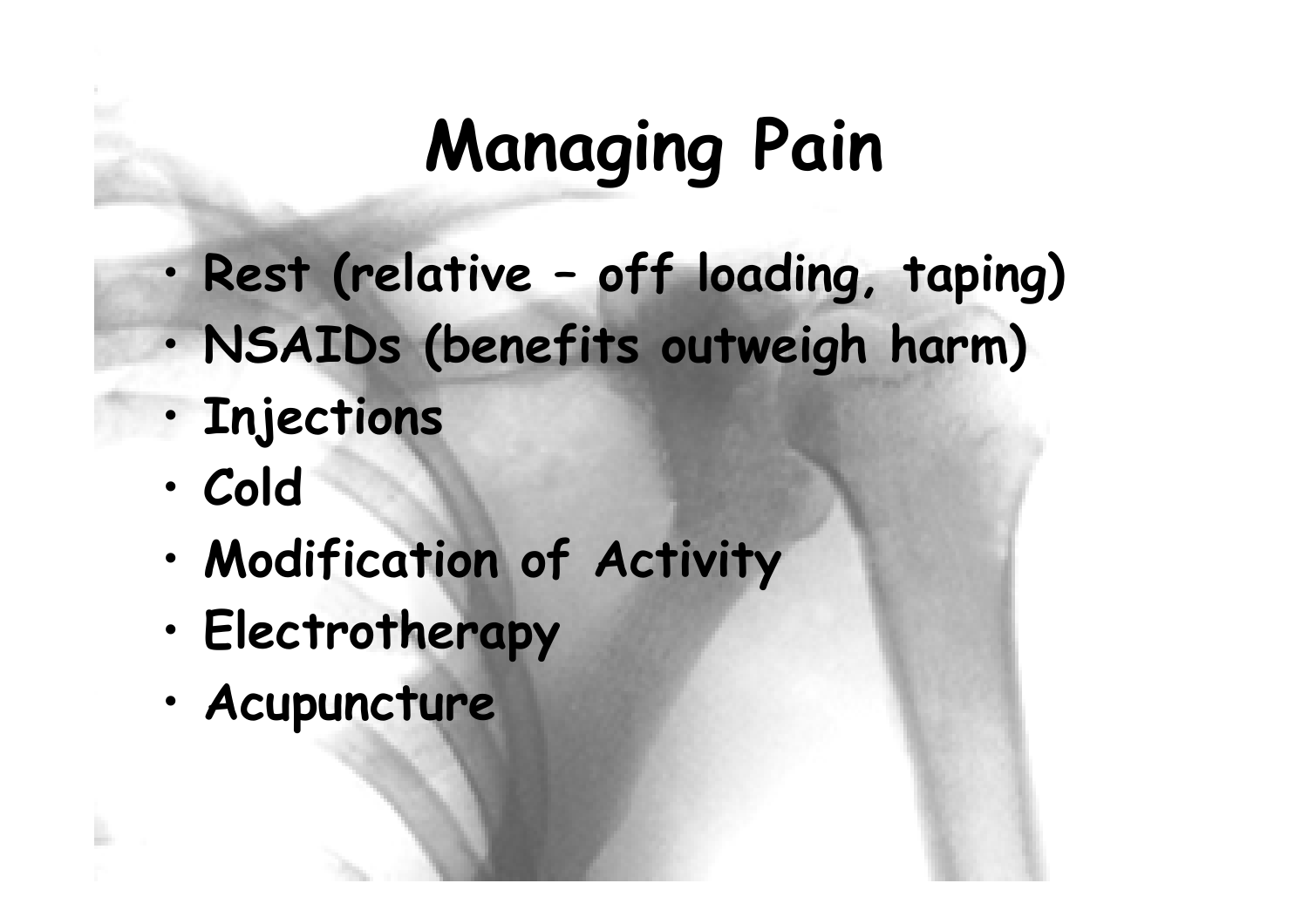## Restoration of Function

- Improved scapula position and control
- Range

•

- •Power
- •• Proprioception
- •Return to normal function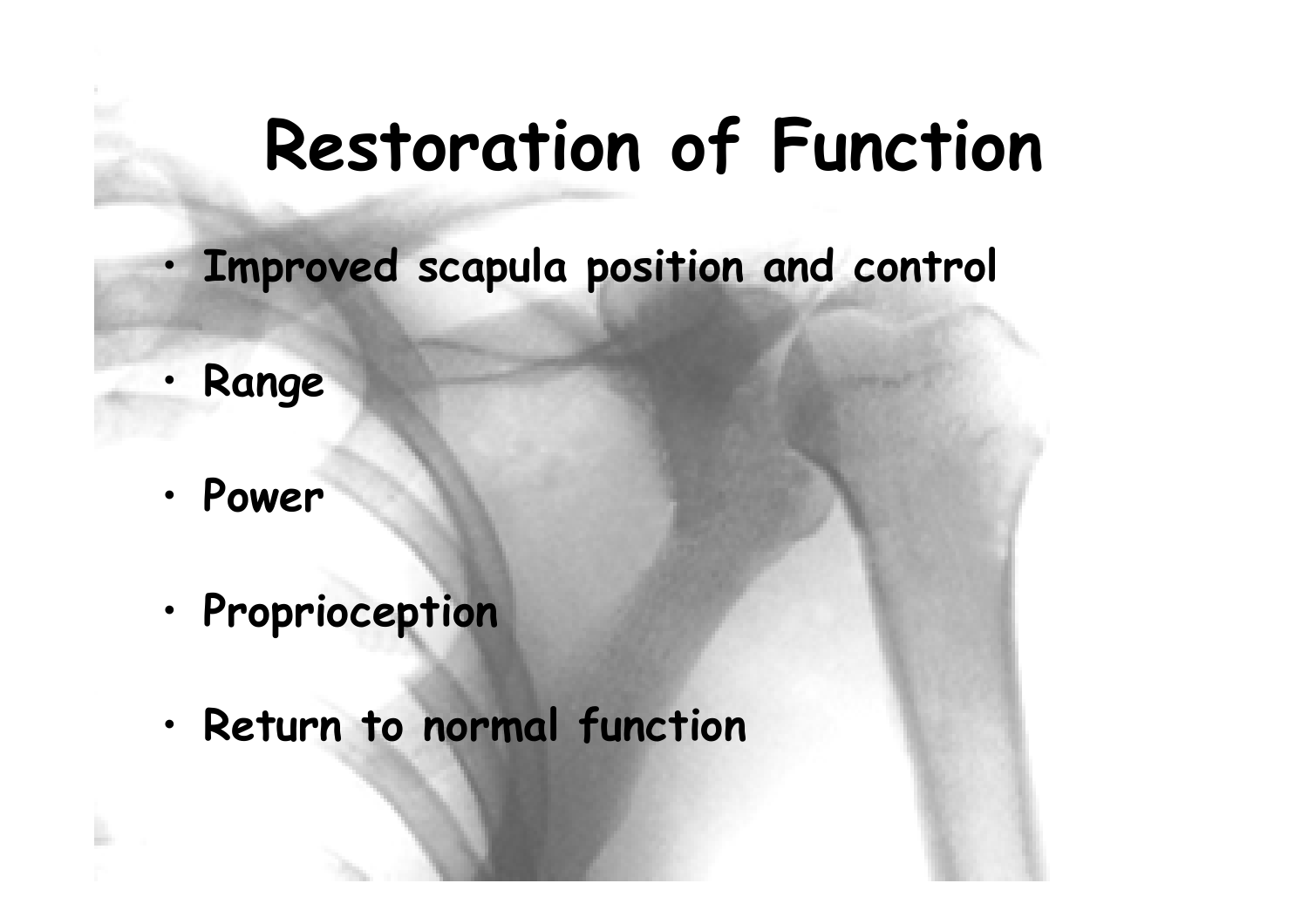### Scapula Control

- •Manual facilitation of scapula
- •· Scapula stabilisation exercises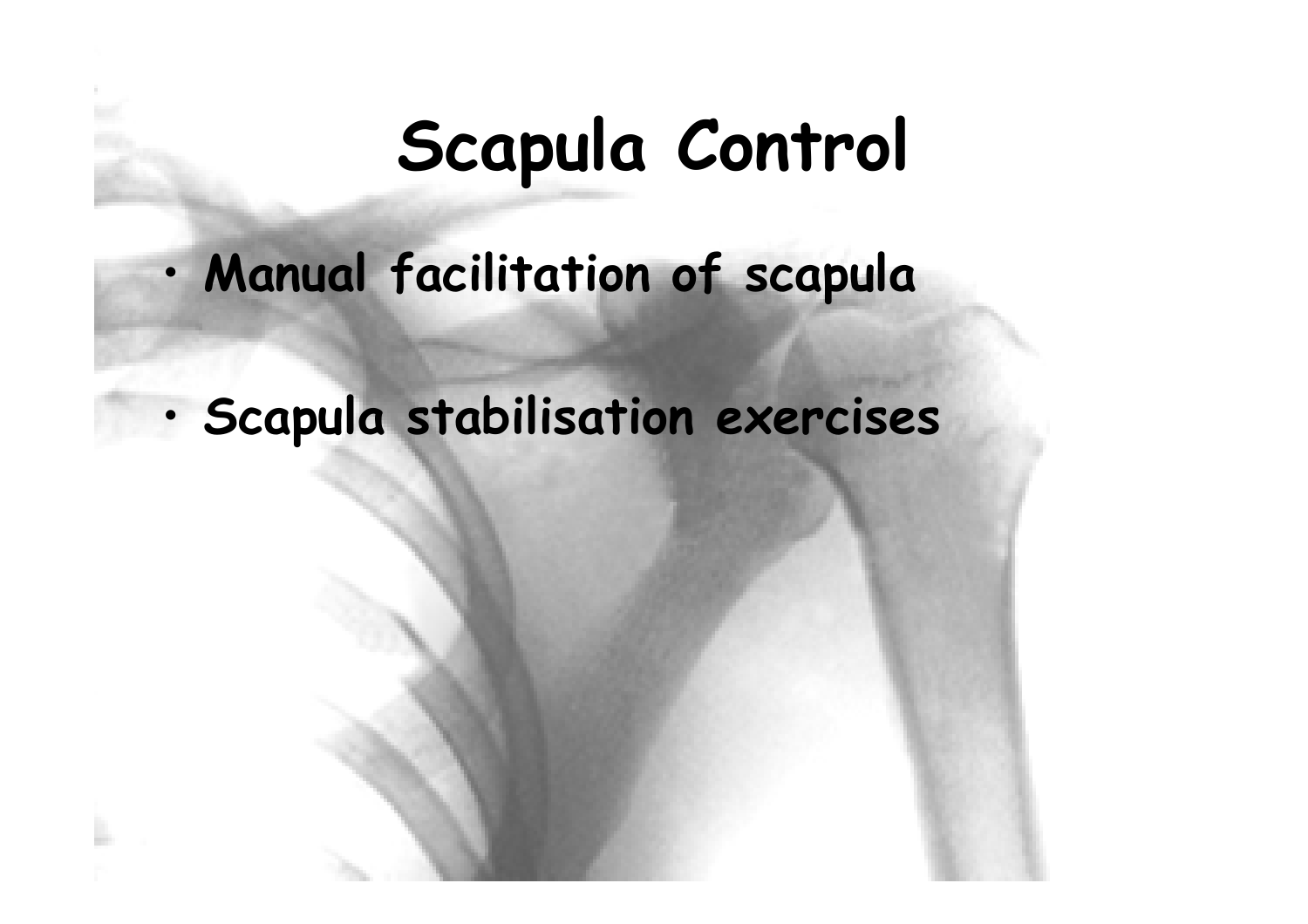#### Exercises

#### • Range

- –Off loading cuff
- –- Theratube exercises
- –Wall slides
- – Mobilisation in elevation
- –- Stretches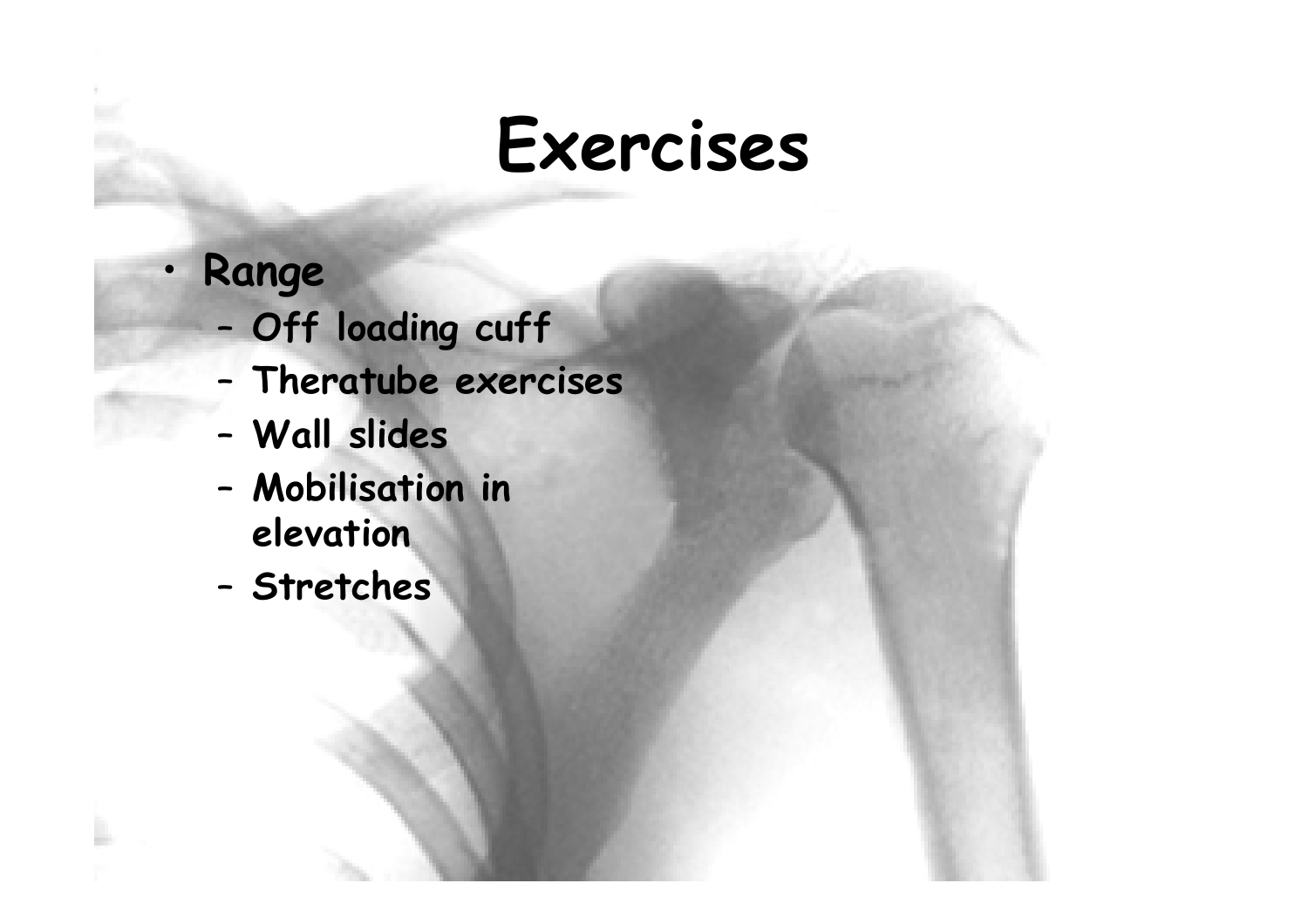#### Stretches - Elevation

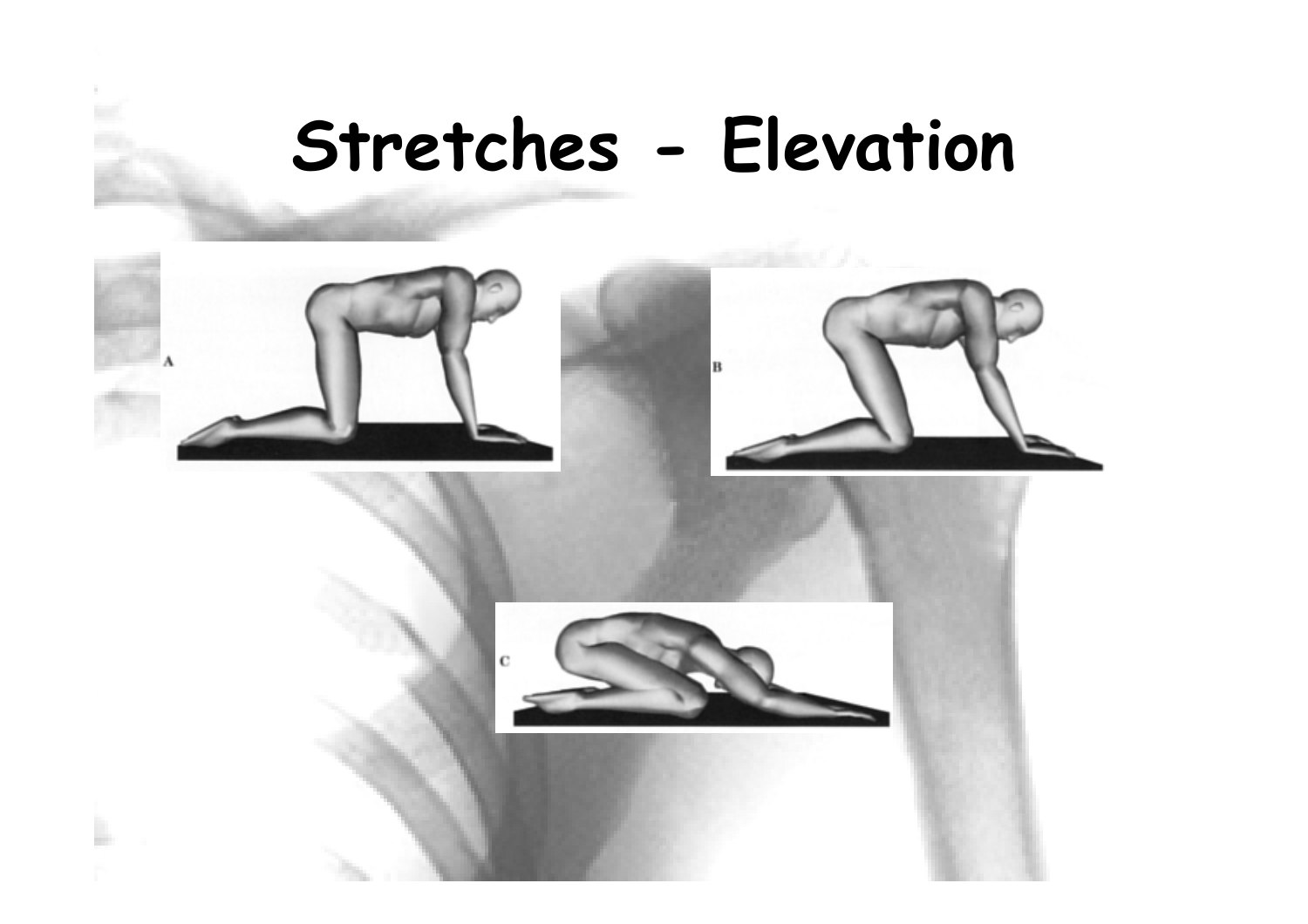#### Exercises

- • Power
	- –Theraband exercises
	- –- Self resisted
	- –Low load – high repetitions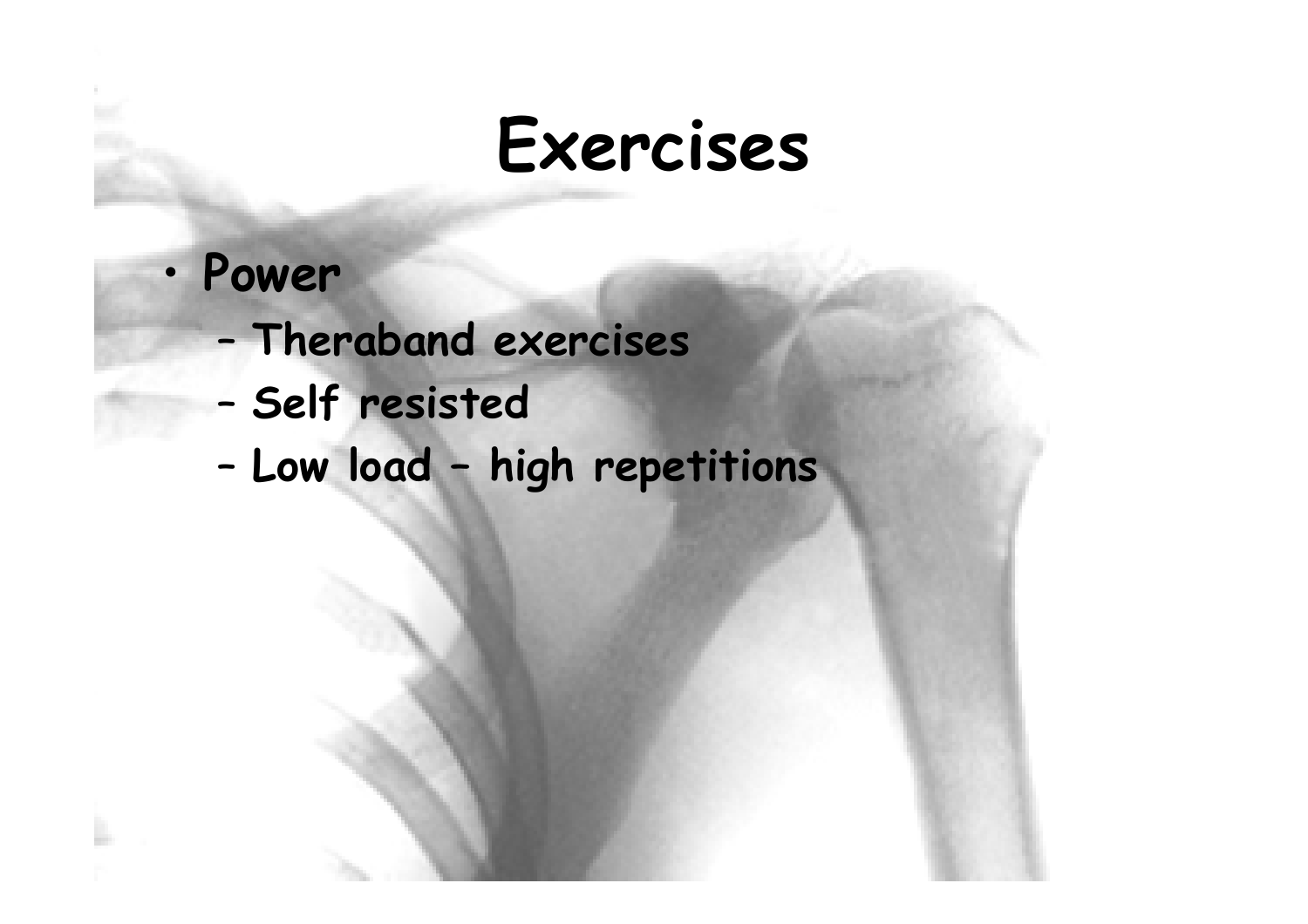## Proprioception

- •Weight bearing activities
- •Swiss ball
- •Biofeedback training
- •Visual and verbal feedback
- •Spotting
- •Reflex reaction and speed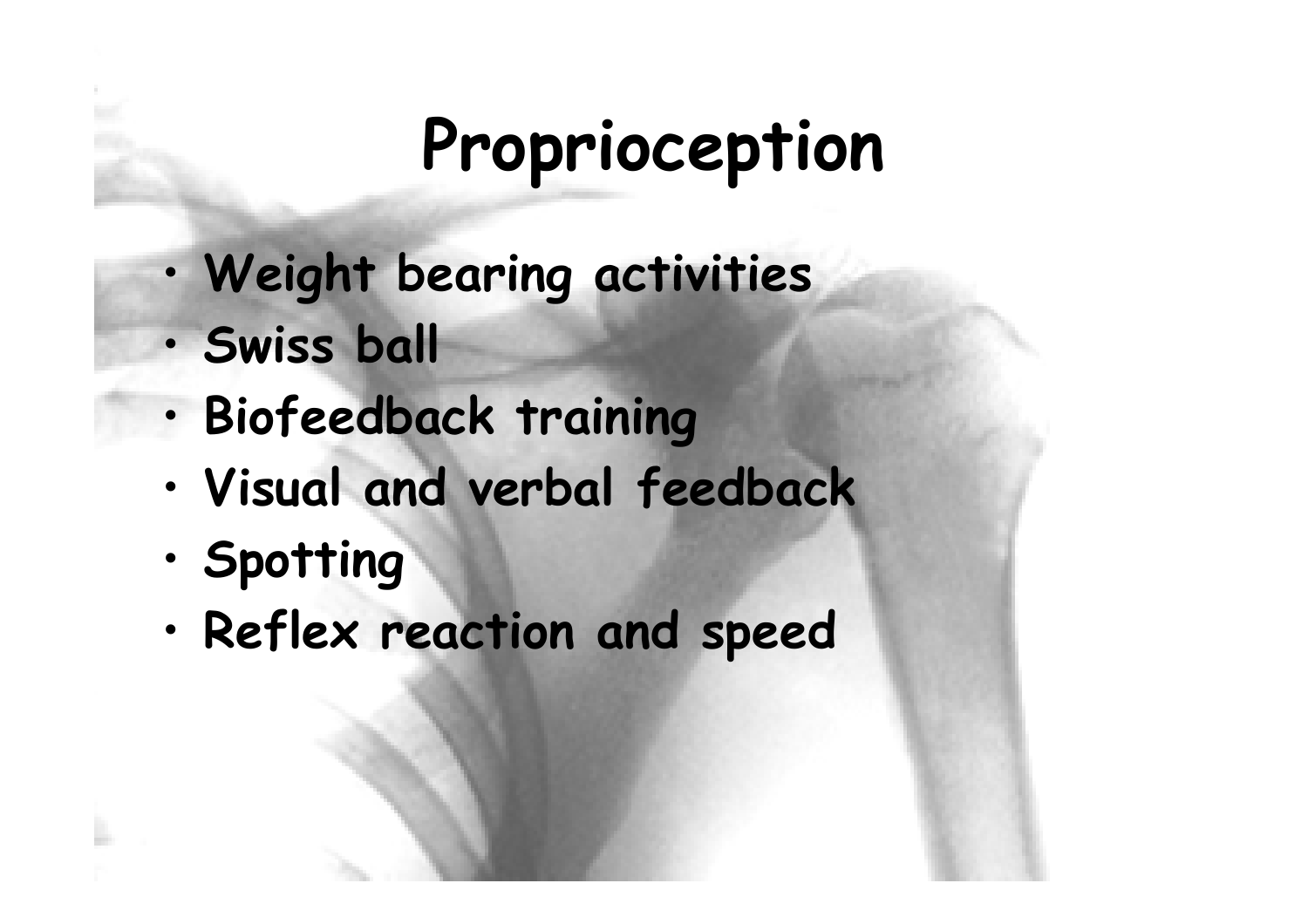## Manual Therapy

- • Upper quadrant passive movements augments exercise (CSP guidelines)
- •MWMs
- •Maitland mobilizations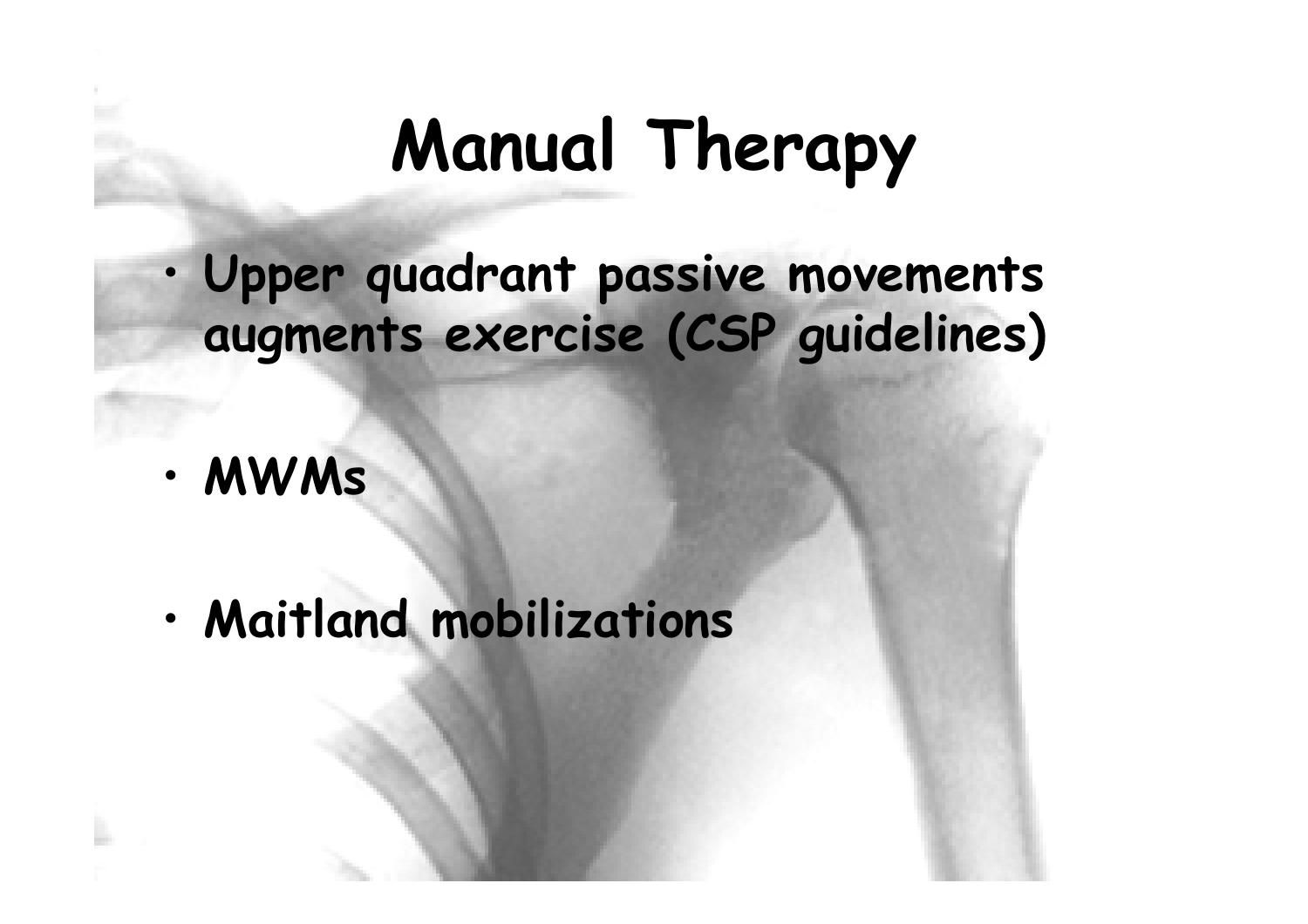## When to Refer to Surgery

• Give physiotherapy a chance (up to 6 months)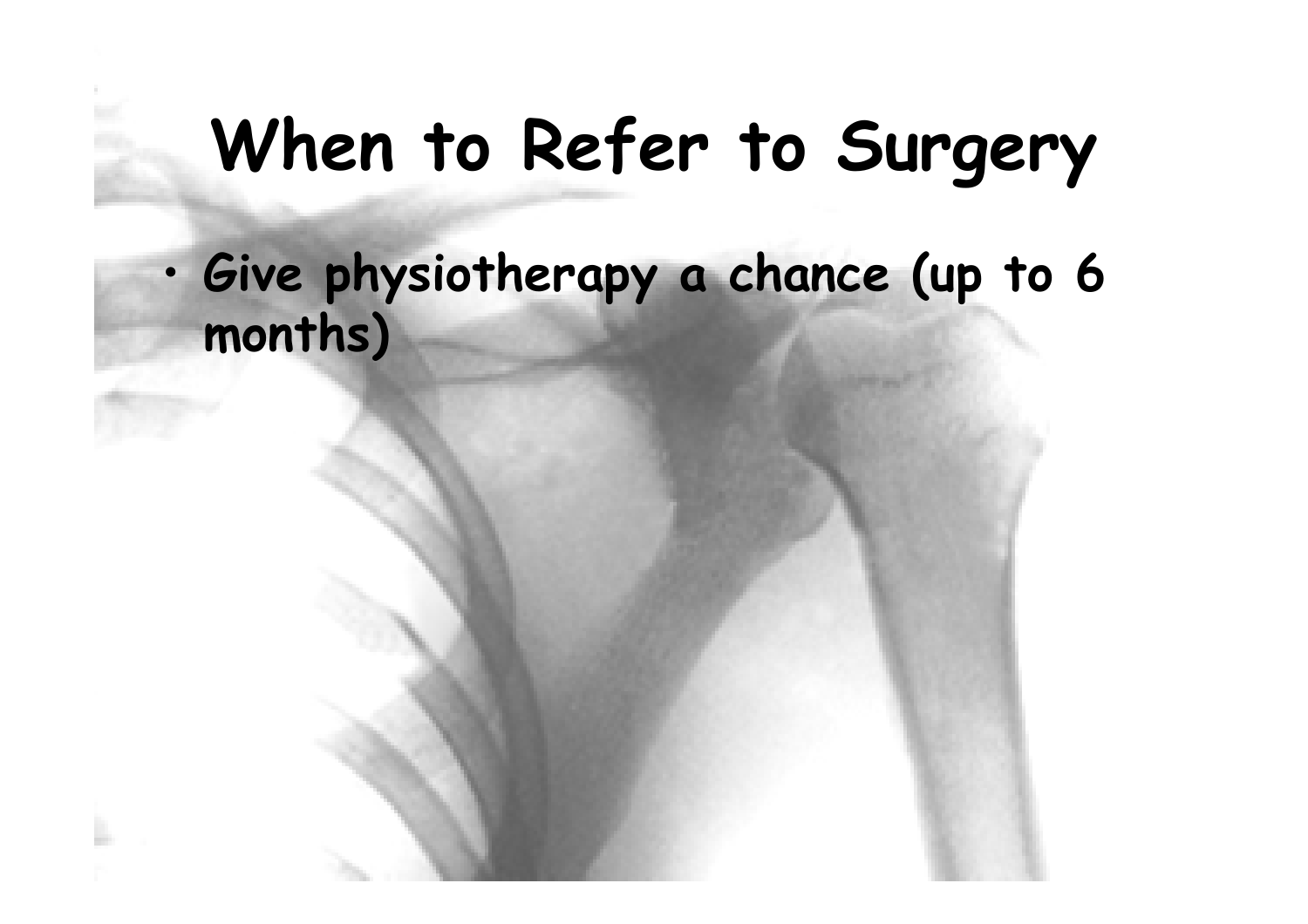## Torbay Programme

- •Developed in 2001
- •Evaluation with pilot study 2002-3
- •Robust RCT started 2005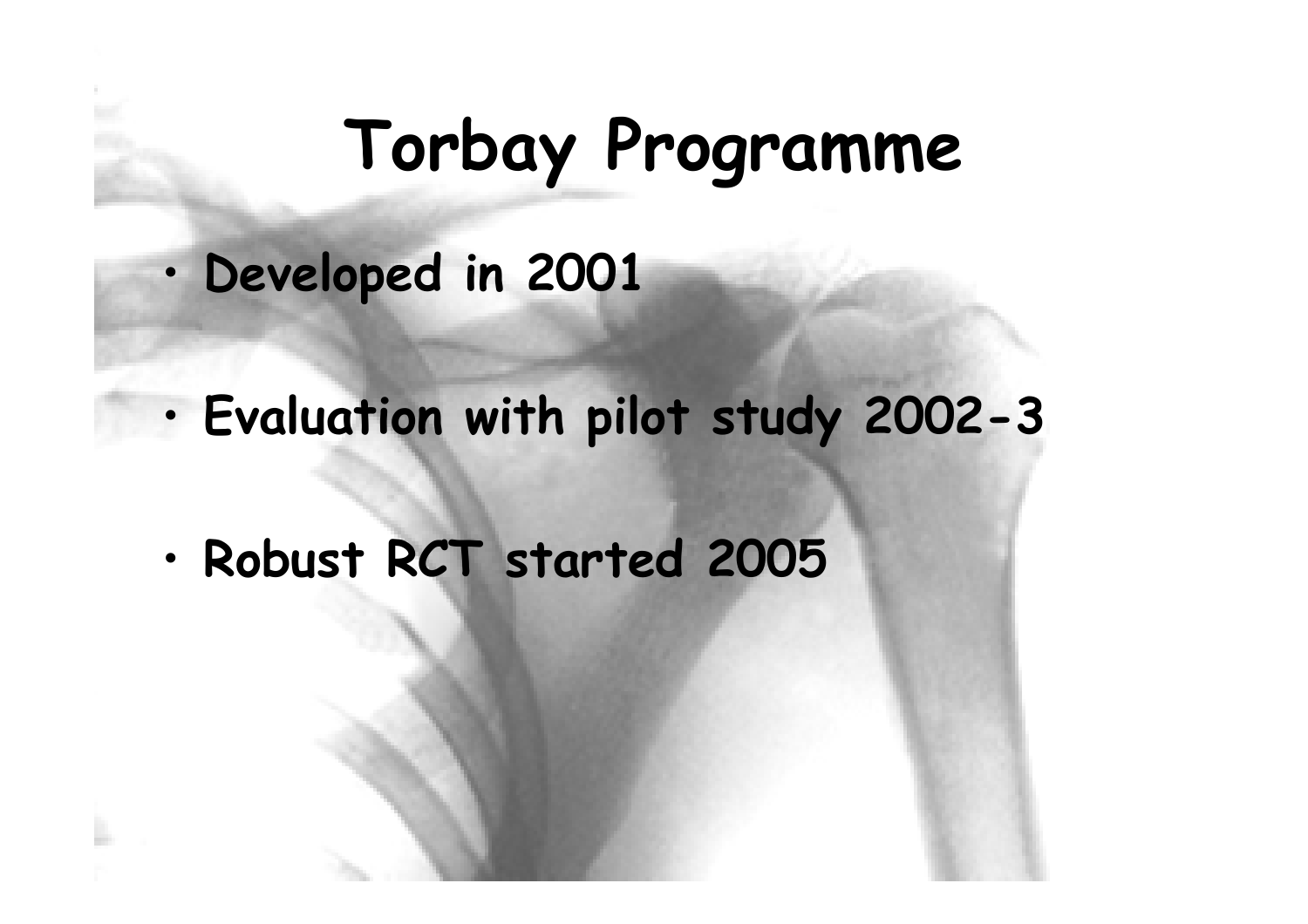#### Further Information

•Musculoskeletal Care Sept 2006

•Web site: www.bobbyainsworth.com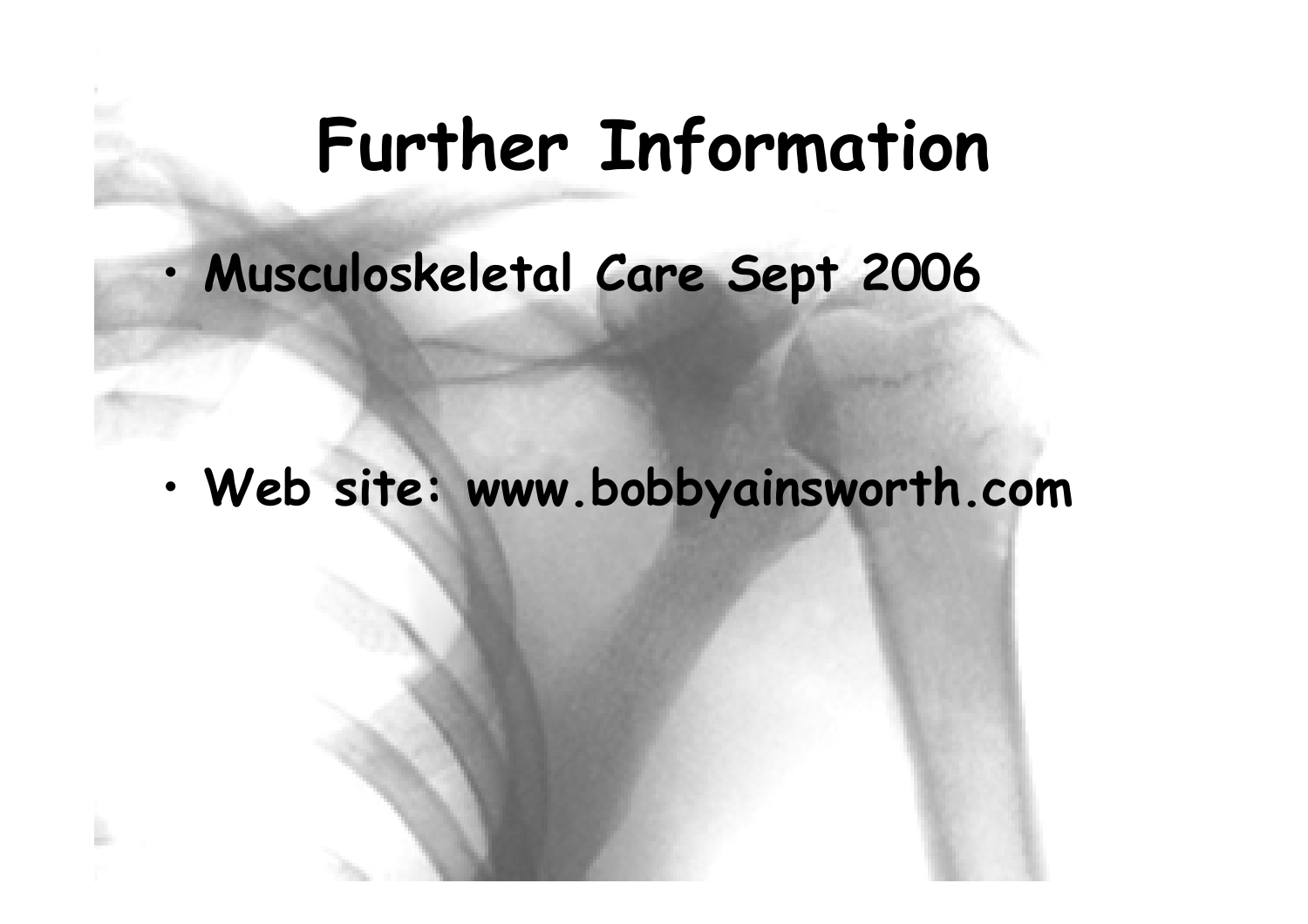## Post-Surgical Rehabilitation

- • What do they do?
	- Surgical Options

–

- Decompression
- Rotator Cuff Repair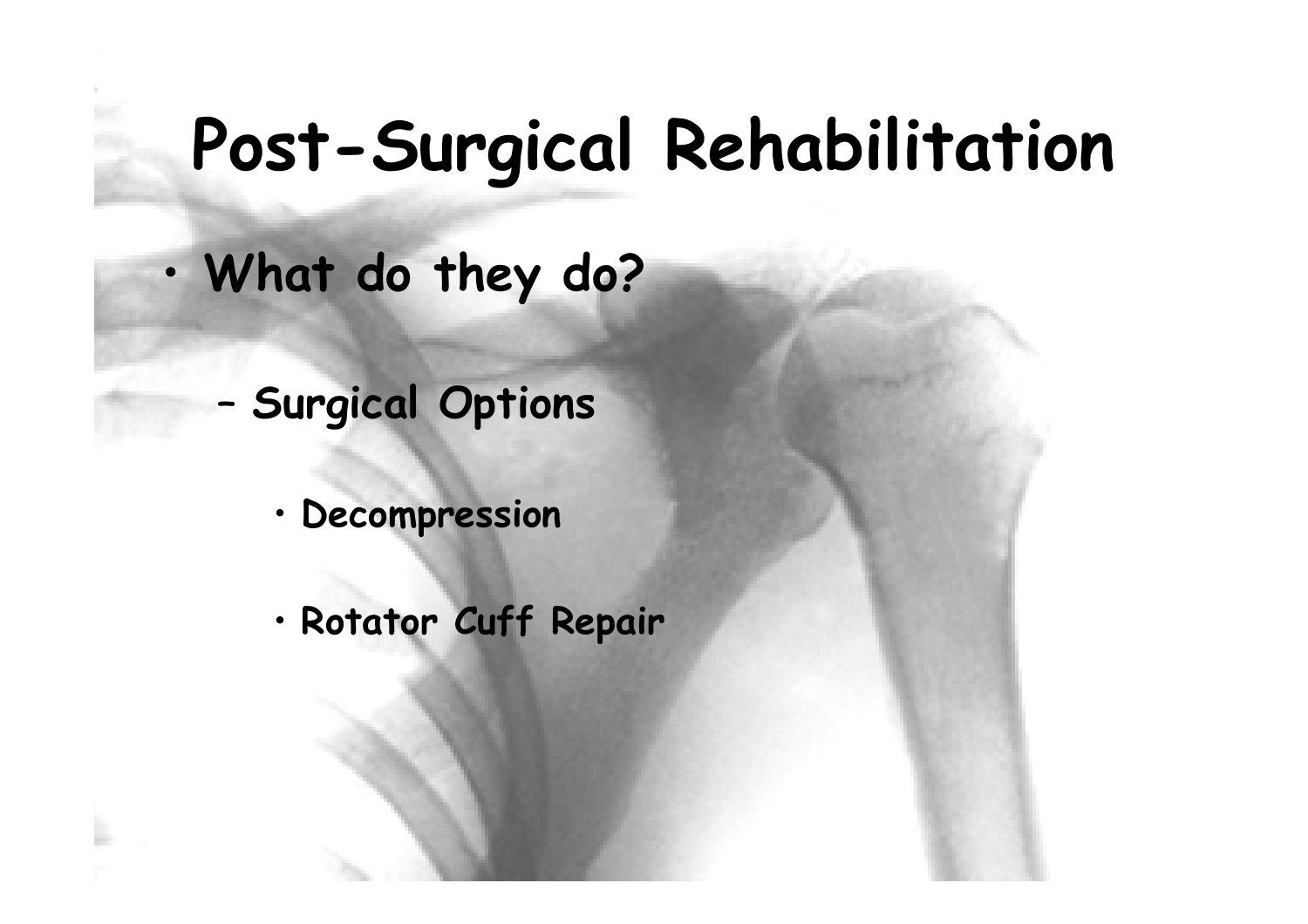#### Subacromial Decompression

- •Open or arthroscopic?
- • With or without excision distal end of clavicle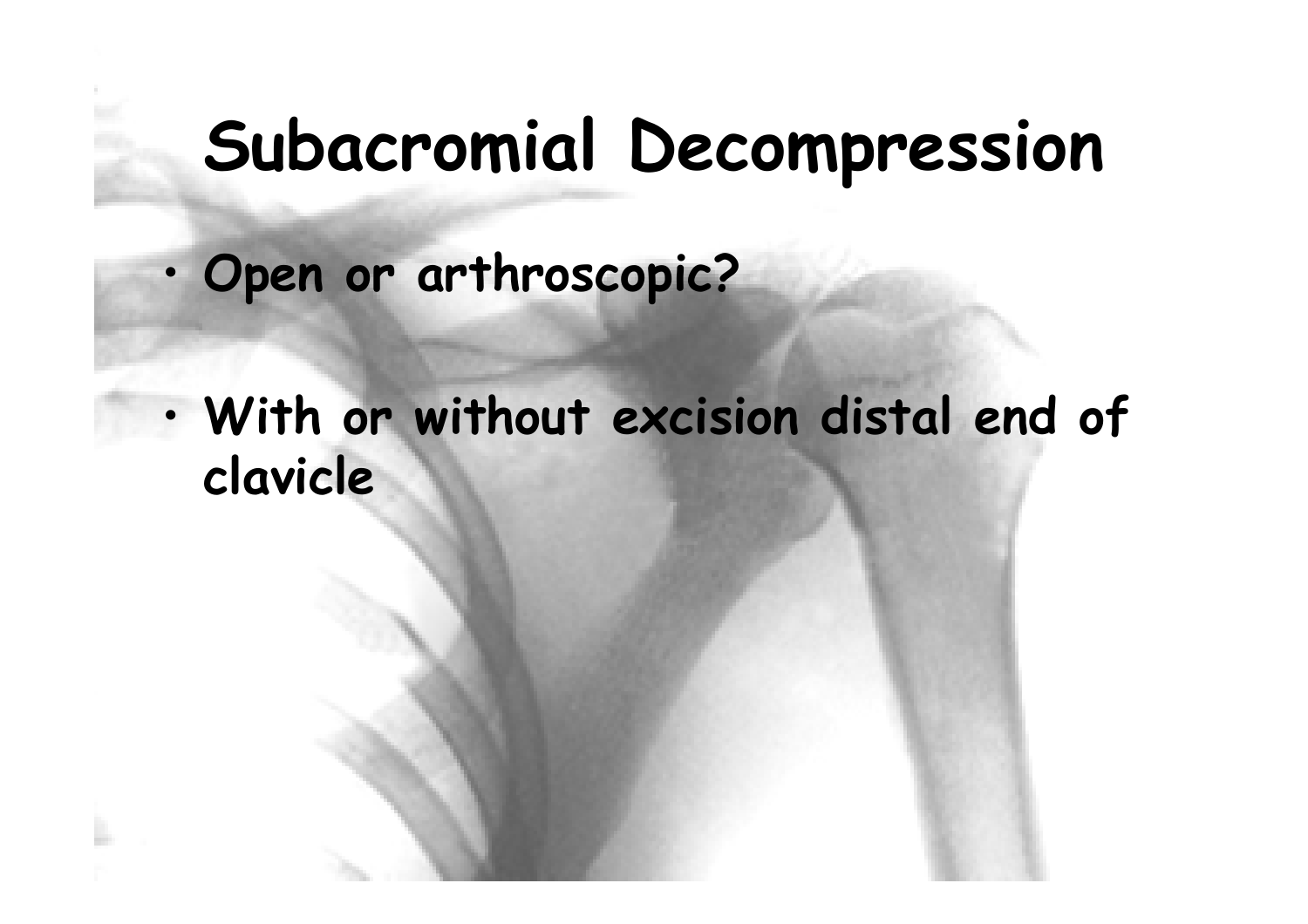### Rotator Cuff Repair

#### •Open or arthroscopic?